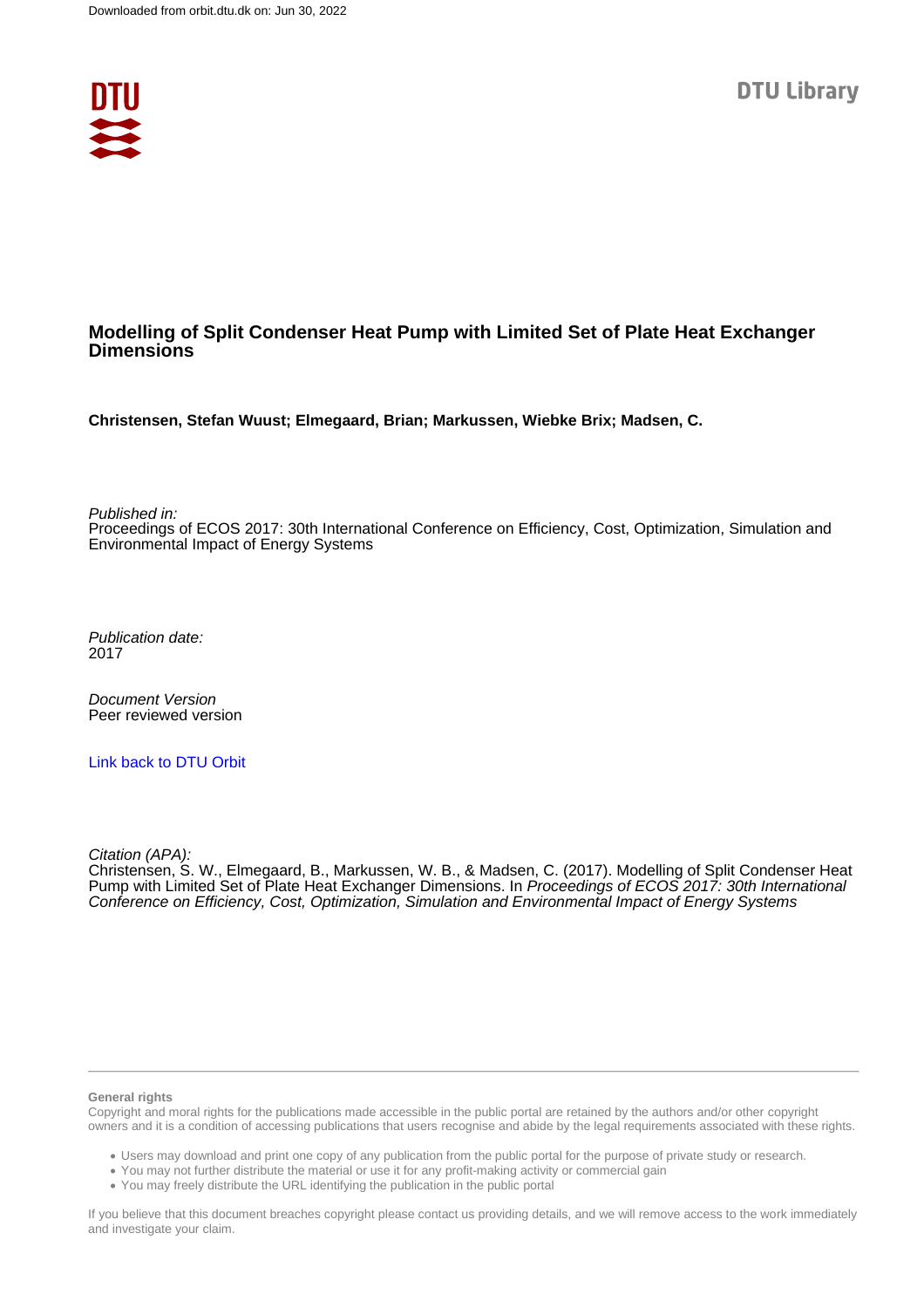# **MODELLING OF SPLIT CONDENSER HEAT PUMP WITH LIMITED SET OF PLATE HEAT EXCHANGER DIMENSIONS**

*S. W. Christensen(a), B. Elmegaard(b) , W. B. Markussen(c) , C. Madsen(d)*

*<sup>a</sup> Technical University of Denmark, Kgs. Lyngby, Denmark, stwuch@mek.dtu.dk*

*<sup>b</sup> Technical University of Denmark, Kgs. Lyngby, Denmark, be@mek.dtu.dk*

*<sup>c</sup> Technical University of Denmark, Kgs. Lyngby, Denmark, wb@mek.dtu.dk*

*<sup>d</sup> Danish Technological Institute, Taastrup, Denmark, clma@teknologisk.dk*

#### **Abstract:**

This paper presents a numerical study of optimal plate dimensions in a split condenser heat pump (SCHP), using ammonia as refrigerant. The SCHP setup differs from a traditional heat pump (THP) setup in the way that two separate water streams on the secondary side of the condenser are heated in parallel to different temperature levels, whereas only one stream is heated in a THP.

The length/width ratio of the plate heat exchangers on the high pressure side of a SCHP was investigated to find the optimal plate dimensions with respect to minimum area of the heat exchangers. The total heat exchanger area was found to decrease with an increasing length/width ratio of the plates. The marginal change in heat exchanger area was shown to be less significant for heat exchangers with high length/width ratios.

In practice only a limited number of plate dimensions are available and feasible in the production. This was investigated to find the practical potential of a SCHP compared to a THP. Using plates optimized for a SCHP in a THP, the total required heat exchanger area increased by approximately 100% for the conditions investigated in this study, indicating that available plate dimensions influence whether a THP or SCHP is beneficial.

#### **Keywords:**

Heat Pump, Split Condenser, Plate Heat Exchanger, Ammonia, Vapor Compression, Plate Dimensions

## **1. Introduction**

Heat pumps are widely used in the industry for producing hot water for various industrial processes such as dairies and slaughter houses or for district heating, utility heating in offices, etc. [1, 2, 3, 4, 5]. Due to a long-term goal in the Danish energy policy, where electricity and heat is to be produced without the use of fossil fuels by 2035, heat pumps have also nationally become more and more attractive the recent years. Because of this increasing attractiveness, focus has been put into research on heat pumps to improve COP, pressure drop, production cost, temperature limitations, charge etc. Some industrial processes require different supply temperatures simultaneously. A split condenser heat pump (SCHP) is able to produce two water streams with different supply temperature simultaneously. Previous studies by Christensen *et al.* [9] compare a SCHP to a traditional heat pump (THP) and show that a SCHP needs less heat exchanger area to produce hot water, keeping the temperatures, COP and total pressure drop on the secondary side constant. The study shows a possible reduction in heat exchange area of 3% for heating water from 40  $\degree$ C to 85  $\degree$ C. In the study, an infinite number of plate dimensions with a length/width ratio of 2 was considered. In practice, manufacturers produce a limited set of plate dimensions, so an infinite number of these is not available in the market, and the length/width ratio varies in the available plate dimensions. Due to the practical limitation on the plate dimensions, the SCHP might in practice have more benefits than shown in the study of Christensen *et al.* [9]. Besides a lower manufacturing cost, a reduction in necessary heat exchanger area also has the benefit that it lowers the charge of the system, which is an attractive characteristic when considering future limitations on refrigerants.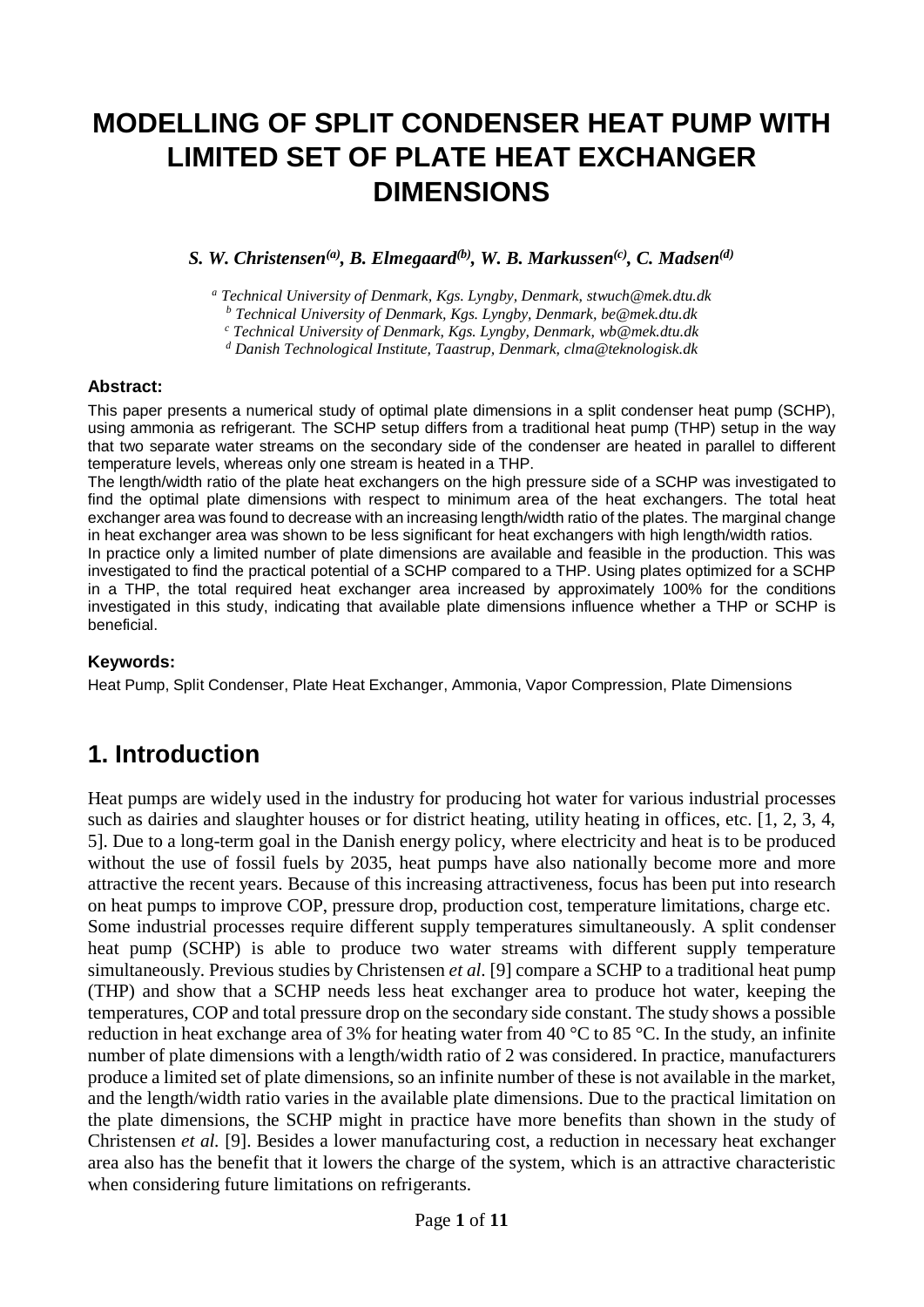Typically, the plate heat exchanger manufacturer buys steel in rolls with a width corresponding to the width of the plate design to minimize material waste. Besides the width and length of the plates, the manufacturer decides on other geometric parameters such as the corrugation angle, the wavelength and the amplitude. This results in different flow patterns and therefore different heat transfer coefficients, influencing the number of plates needed for the heat exchangers in order to transfer the desired heat flow rate. An in-depth understanding of the influence of the different design parameters on the total required heat exchanger area is important in order to optimize plate heat exchangers for different types of heat pump setups. This study presents the influence of varying the length and width of the plate heat exchangers on performance of SCHP and THP.

Ammonia has been chosen as refrigerant for this study. Ammonia is superheated to high temperatures after the compression (due to the slope of entropy curves) which is important to benefit from the SCHP setup. Other refrigerants that does not superheat as much is not expected to benefit from a SCHP setup.

The study is based on a thermodynamic model implemented in EES Engineering Equation Solver [10] which is applied to determine the COP, heat exchanger designs and pressure drop for each system configuration.

## **2. Methods**

## **2.1. Heat pump layouts**

The traditional heat pump (THP), used as a benchmark in this study, was a vapor compression heat pump with two plate heat exchangers on the high-pressure side , one for desuperheating, and one for condensation and subcooling. Ammonia was used as refrigerant. In the THP, one single water stream was heated in the two counter flow plate heat exchangers.

The SCHP was also a vapor compression heat pump with two plate heat exchangers on the highpressure side and ammonia as refrigerant. In this heat pump setup, two parallel water streams were heated separately in the two counter flow heat exchangers. Principle sketches of both the THP and the SCHP are shown in [Figure 1](#page-2-0) and [Figure 2,](#page-2-1) respectively.



<span id="page-2-1"></span><span id="page-2-0"></span>Models on the two heat pump setups were built up in EES. The models were based on energy and mass balances for each component. The compressor was modelled with a constant isentropic efficiency. The heat exchangers on the high pressure side were modelled in greater detail as explained below. A detailed description of the model is presented in Christensen et al. [9].

The constant inputs used for the heat pump modelling are shown in [Table 1.](#page-3-0) In addition to these, the configuration was characterized by the distribution of water of the total water mass flow between the two heat exchangers and the refrigerant vapor quality at the split between the heat exchangers.

Concerning the heat exchangers on the high pressure side a symmetric plate pattern was chosen. The design of the plates used in both the THP and the SCHP is illustrated in [Figure 3](#page-3-1) [7]. The plate dimensions used for modelling are shown in [Table 2.](#page-3-2)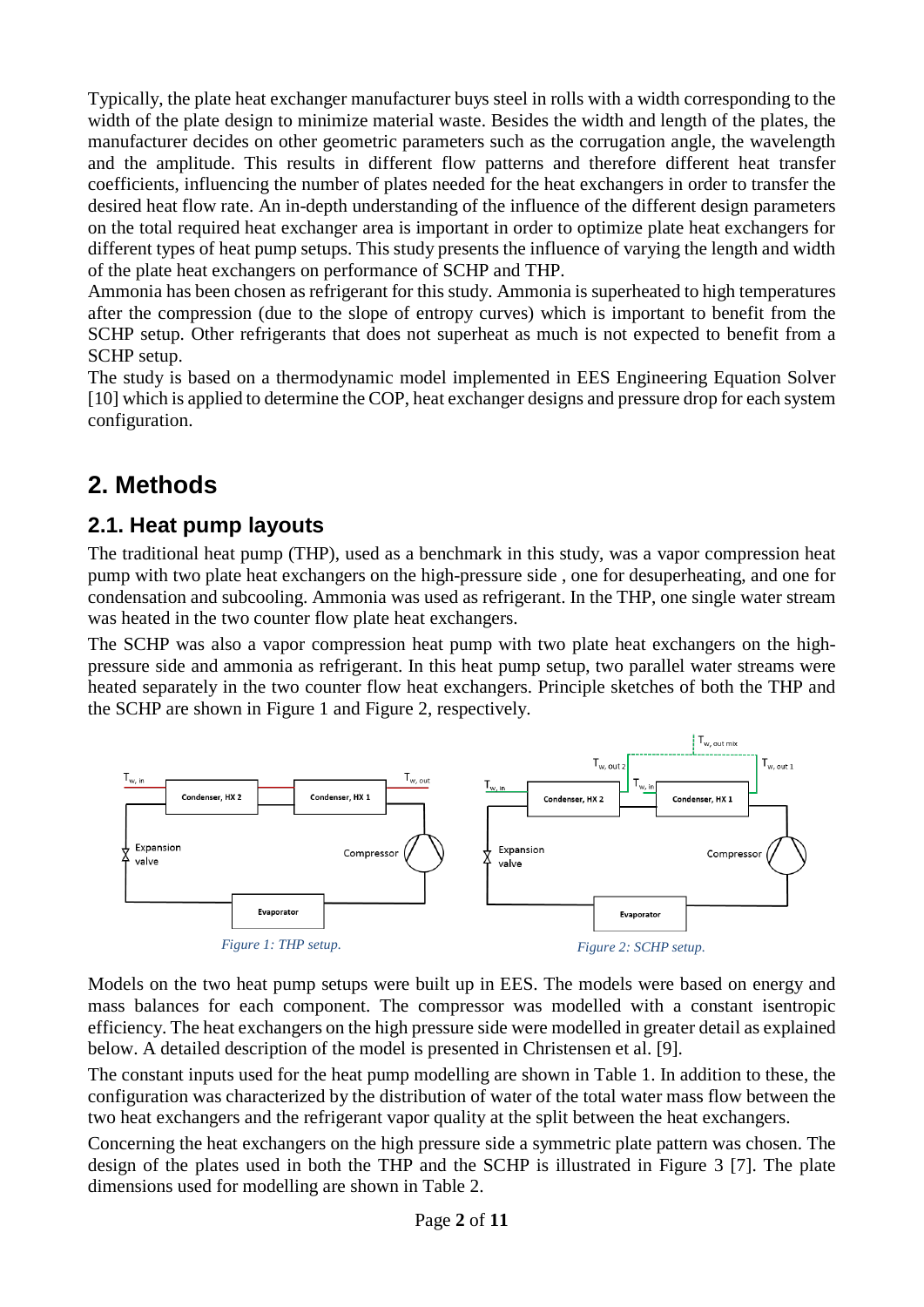| Input parameter                 | <b>Explanation</b>                                                                          | Input value | Unit |
|---------------------------------|---------------------------------------------------------------------------------------------|-------------|------|
| $\eta_{\text{is}}$              | Isentropic efficiency of vapor compression                                                  | 0.75        |      |
| $T_{evap}$                      | Evaporation temperature                                                                     | 5           | °C   |
| $P_{\text{w.in}}$               | Pressure of water stream                                                                    | 300,000     | Pa   |
| $\Delta T_{sh}$                 | Superheat before compressor                                                                 | 2           | °C   |
| $\Delta T_{pinch, sc, HX2}$     | Temperature difference between water stream<br>inlet and refrigerant outlet in HX2          | 5           | °C   |
| $T_{\text{w.in}}$               | Temperature of water stream into HX2, THP                                                   | 40          | °C   |
| $T_{\mathsf{w,out}}$            | Temperature of water stream out of HX1, THP                                                 | 85          | °C   |
| $\dot{m}$ <sub>water, tot</sub> | Total mass flow rate of water stream                                                        | 1           | kg/s |
| $T_{\text{w.in.HX2}}$           | Temperature of water stream into heat exchanger<br>2, SCHP                                  | 40          | °C   |
| $T_{\text{w.in.HX1}}$           | Temperature of water stream into heat exchanger<br>1, SCHP                                  | 40          | °C   |
| $T_{w.out mix}$                 | Temperature of the mixed water stream out of heat<br>exchanger 2 and heat exchanger 1, SCHP | 85          | °C   |
| $Q_{\mathop{\rm heat}}$         | Heat capacity of the heat pump                                                              | 188,344     | W    |

#### <span id="page-3-0"></span>*Table 1: Input parameters used for heat pump modelling.*



<span id="page-3-1"></span>*Figure 3: The design of plates in a plate heat exchanger.*

<span id="page-3-2"></span>*Table 2: Input parameters for plates in plate heat exchanger used in both the traditional and split condenser heat pump setup.*

| Input parameter, HX  | <b>Explanation</b>              | Input value | Unit |
|----------------------|---------------------------------|-------------|------|
| $\iota_{\mathrm{w}}$ | Thickness of plates in HX $1+2$ | 0.001       | m    |
| $\phi_{\rm co}$      | Corrugation angle               | 60          |      |
| $2\hat{a}$           | Corrugation height              | 0.0018      | m    |
| $\iota_{\rm co}$     | Corrugation wavelength          | 0.0080      |      |

In the model of both the THP and the SCHP, the heat exchangers on the high pressure side were discretized for improved accuracy of the models as presented by Christensen *et al.* [6]. The heat transfer coefficient of single phase flow was calculated using the correlation presented by Martin [7]. The heat transfer coefficient in two phase flow was calculated using the correlation by Y. Yan [8].

In Christensen *et al.* [9] the model was used in order to calculate COP and necessary heat transfer areas of both heat pump setups using plate heat exchangers without limitations on the dimensions. Input values similar to the values presented in [Table 1](#page-3-0) were used for that study. The COP of the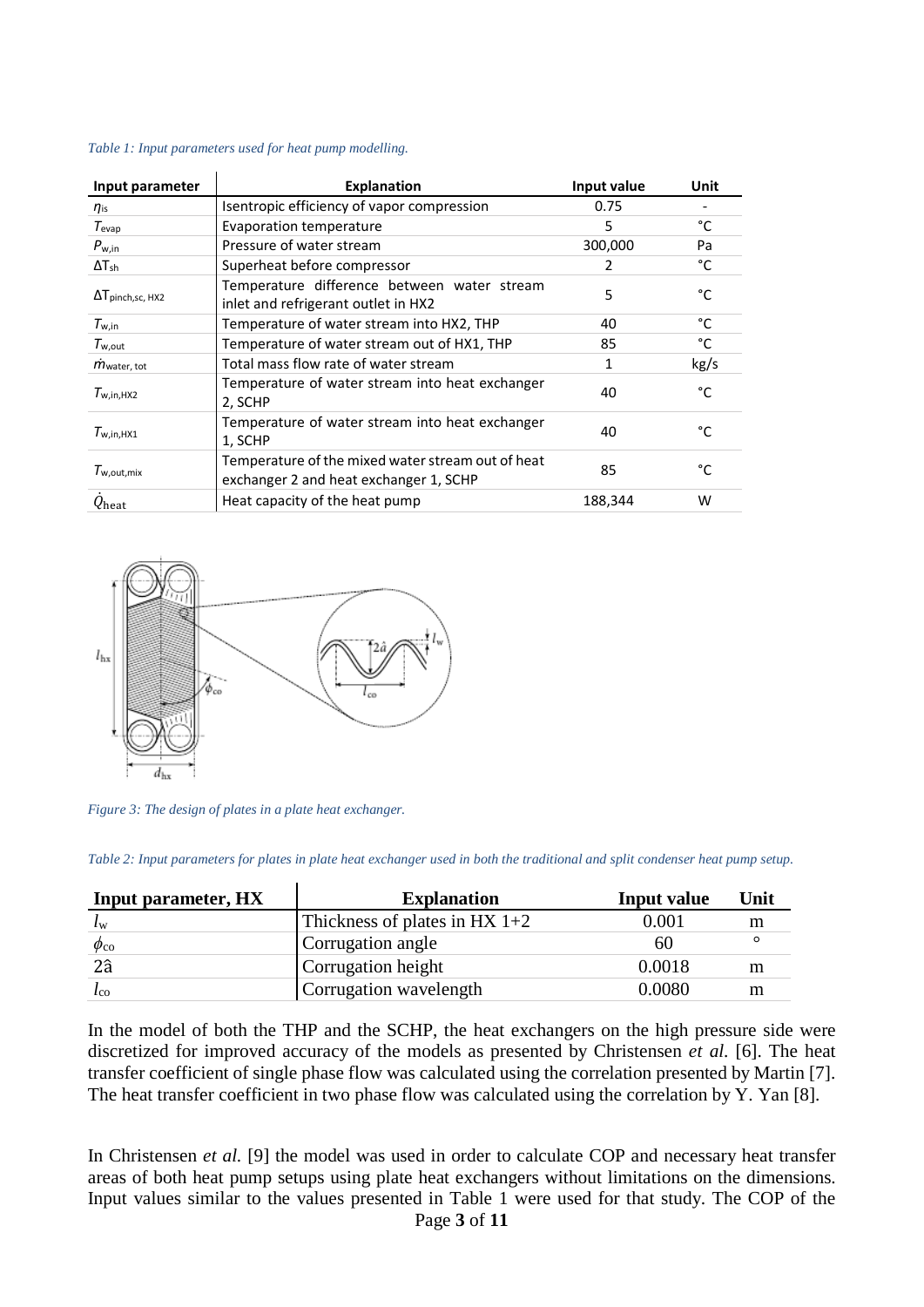optimized THP found in Christensen *et al.* [9] is in this study referred to as  $COP<sub>THP</sub>$ <sup>\*</sup> and the total heat exchanger area of the same THP is referred to as  $A_{THP}^*$ .

#### **2.2. Length/Width ratio**

The width of the plates, the amplitude of waves and the number of plates determines the mass flow rate through each channel in a plate heat exchanger. The mass flow rate through each channel has influence on both the heat transfer coefficient and the pressure drop. The mass flux and the length of the plates determines the pressure drop [7, 8].

A different length/width ratio will have an influence on the mass flow through each channel and therefore an influence on the total number of plates needed in order to ensure a limited pressure drop on the secondary side. The pressure drop limitation on the secondary side was chosen to be 50 kPa.

"A split condition" refers to the quality of refrigerant between HX1 and HX2 together with the mass flow rate through each heat exchanger on the secondary side. "The optimal split condition" refers to the split condition where the smallest heat exchanger area is found when keeping temperatures, COP and pressure drop constant. Christensen *et al.* [9] found that the optimal split condition for a SCHP heating water from 40 °C to 85 °C was  $\dot{m}_{H X2}/\dot{m}_{total} = 0.6$  and  $x_{split} = 0.55$  for a total pressure drop on the secondary side of 50 kPa and a length/width ratio of the plates of 2.

In the current study the influence of a different length/width ratio was investigated for three alternative split conditions, which were compared to the THP reference case. This analysis were based on the four configurations listed in [Table 3.](#page-4-0) For each of these the optimal plate dimensions were determined.

#### <span id="page-4-0"></span>*Table 3: Split conditions with respect to length/width ratio.*

|            | $\dot{m}_{\rm HX2}/\dot{m}_{\rm total}$ | $\dot{m}_{\rm H X1}/\dot{m}_{\rm total}$ | $x_{split}$ |
|------------|-----------------------------------------|------------------------------------------|-------------|
| <b>THP</b> |                                         |                                          |             |
| SCHP1      | 0.48                                    | 0.52                                     | 0.4         |
| SCHP2      | 0.6                                     | 0.4                                      | 0.55        |
| SCHP3      | 0.76                                    | 0.24                                     | 0.75        |

The length and width of the plates in both HX2 and HX1 were set as free parameters where only the length/width ratio was defined. The length/width ratio was varied to find the total heat exchanger area, which was minimized to find the optimal length and width for possible length/width ratios, such that the COP of the heat pump was equal to  $COP_{THP}^*$ .

This investigation was done in three steps:

- The length/width ratio was equal in the two heat exchangers at values from 1 to 5.
- The length/width ratio was 3 for HX1 and was varied for HX2 at values from 1 to 5.
- The length/width ratio was 3 for HX2 and was varied for HX1 at values from 1 to 5.

#### **2.3. Limited number of plate dimensions**

Manufacturers of plate heat exchangers have a limited number of plate dimensions available when designing heat exchangers. This might have influence on how the SCHP would perform compared to a THP, depending on the plate dimensions available in the production and the design conditions of the heat pumps.

The plate dimensions optimized for SCHP2 (see [Table 3\)](#page-4-0) were chosen as possible plate dimensions. The two plate dimensions had a width of  $d_{\text{HX}}=0.275$ m and  $d_{\text{HX}}=0.362$ m, both with a length/width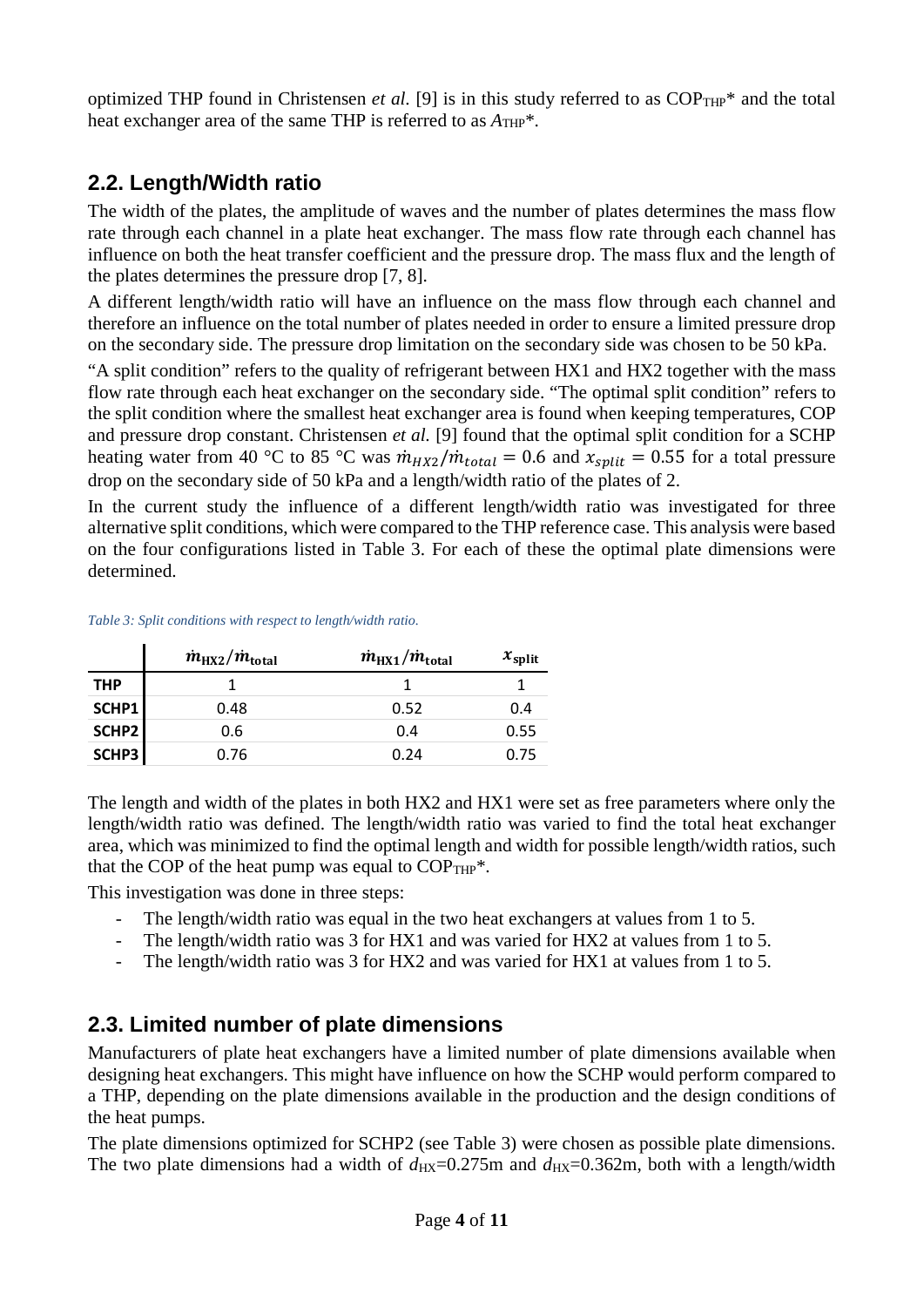ratio of  $l_{\text{HX}}/d_{\text{HX}}=3$ . When having two different plate dimensions, four different combinations are possible. These combinations are listed in [Table 4.](#page-5-0)

|         | $L_{HX2}$ [m] | $d_{HX2}$ [m] | $L_{HX1}[m]$ | $d_{\text{HX1}}$ [m] |
|---------|---------------|---------------|--------------|----------------------|
| HX_opt1 | 0.825         | 0.275         | 1.086        | 0.362                |
| HX_opt2 | 0.825         | 0.275         | 0.825        | 0.275                |
| HX_opt3 | 1.086         | 0.362         | 1.086        | 0.362                |
| HX_opt4 | 1.086         | 0.362         | 0.825        | 0.275                |

<span id="page-5-0"></span>*Table 4: Options for combination of two different plate dimensions for HX2 and HX1.*

The performance of the THP was investigated for each different combination of plate dimensions. In addition the total pressure drop on the secondary side was varied. This influences the total heat exchanger area, which influenced the outlet temperature of the water.

### **2.4. Parameter variation**

The parameters describing the heat exchanger dimensions were investigated in order to determine the influence on the total heat exchanger area and the total pressure drop on the secondary side. The benchmark chosen for comparison was the plate dimensions optimized for SCHP2 [\(Table 3\)](#page-4-0), HX opt1 from [Table 4](#page-5-0) and the dimensions described in [Table 2.](#page-3-2) The plate dimensions were varied from a lower limit to an upper limit. The limits and benchmark point are listed in [Table 5.](#page-5-1)

<span id="page-5-1"></span>

|  | Table 5: Lower limit, benchmark and upper limit for parameters in plate heat exchangers. |  |  |  |  |
|--|------------------------------------------------------------------------------------------|--|--|--|--|
|--|------------------------------------------------------------------------------------------|--|--|--|--|

|                 | <b>Explanation</b>                     | Lower limit   | Reference    | <b>Upper limit</b> |
|-----------------|----------------------------------------|---------------|--------------|--------------------|
| $I_w$           | Plate thickness                        | $0,0002 \; m$ | $0,001 \; m$ | $0,0025$ m         |
| $\phi_{\rm co}$ | Corrugation angle                      | $45^{\circ}$  | $60^\circ$   | $75^\circ$         |
| â               | Corrugation height                     | $0,0006$ m    | $0,0009$ m   | $0,0025$ m         |
| $I_{\rm{co}}$   | Corrugation wavelength                 | $0,004 \; m$  | $0,008 \; m$ | $0,02 \, \text{m}$ |
| $\alpha_{HM}$   | Single-phase heat transfer coefficient | 50%           | 100%         | 150%               |
| $\alpha_{YAN}$  | Two-phase heat transfer coefficient    | 50%           | 100%         | 150%               |

The interval from lower limit to upper limit for each parameter corresponds to a 100% change in the individual parameter. For example the benchmark for the corrugation angle (60°) is the set point corresponding to the value 0 and the lower limit corresponds to -50% and the upper limit corresponds to +50% (a total variation interval of 100%). The total heat exchanger area and the total pressure drop on the secondary side were modelled for all values of the individual parameter. The changes in area and pressure drop were calculated as a percent change with respect to the area and pressure drop of the reference.

# **3. Results**

### **3.1. Length/width ratio**

A relative heat exchanger area is defined as the necessary heat exchanger area divided by the heat exchanger area needed for the optimized THP,  $A_{THP}^*$ . The relative total area of the heat exchangers on the high pressure side of the heat pump, when the length/width ratios in both heat exchangers were equal, is shown in [Figure 4](#page-6-0) as a function of the length/width ratio. The total heat exchanger area in both the THP and the SCHP was decreasing with the length/width ratio. The marginal reduction in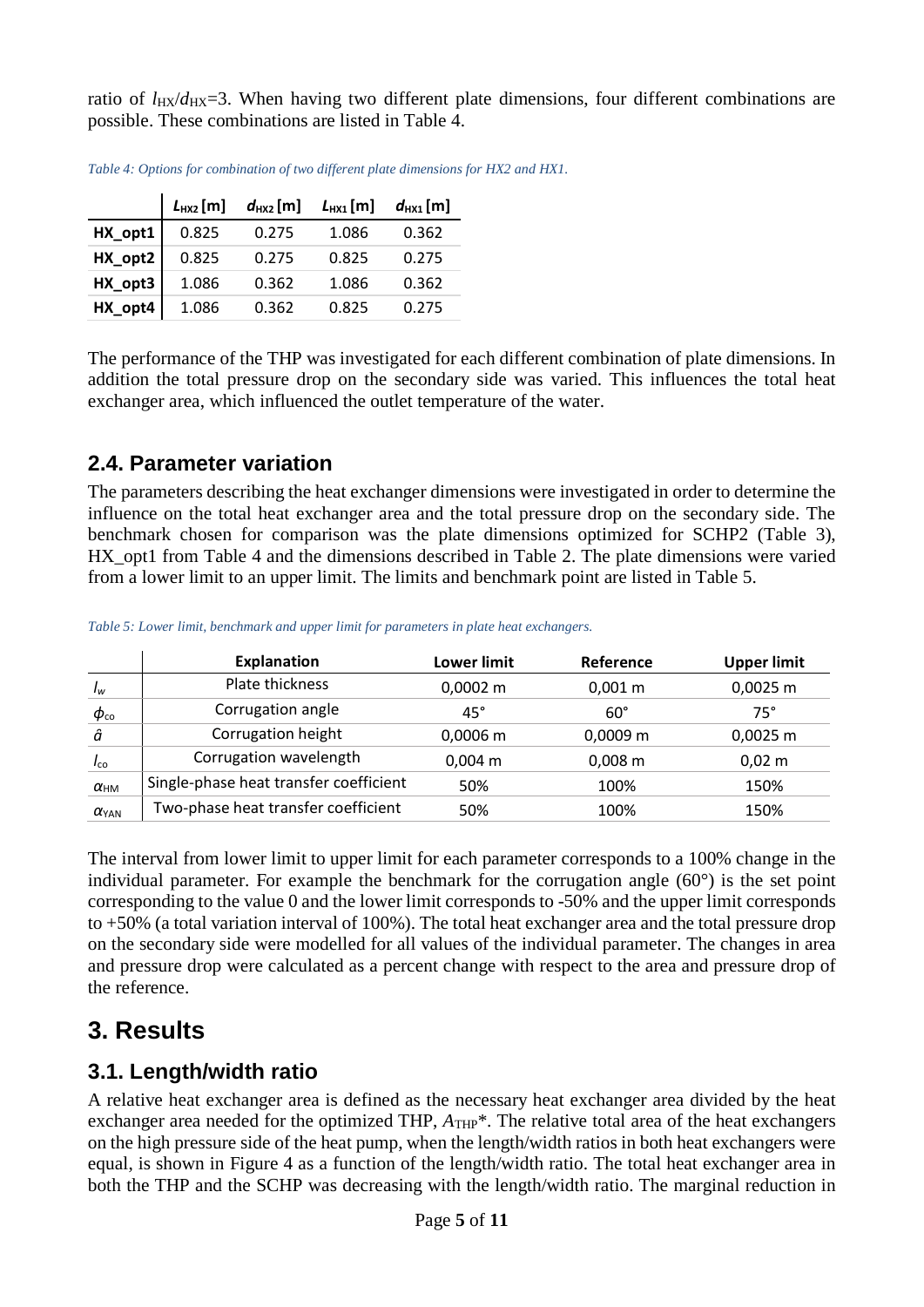total heat exchanger area became smaller with a higher length/width ratio for all split conditions. The split condition of SCHP2 (see [Table 3\)](#page-4-0) needed the smallest total heat exchanger area when the length/width ratio of the two heat exchangers was higher than 1.4. This corresponds to the findings in Christensen *et al.* [9], where this split condition was the optimal split for a length/width ratio of 2.

The marginal change in total heat exchanger area became less significant when the length/width ratio was above 3. Accordingly, the physical conditions may have an influence on the chosen plate dimensions rather than the length/width ratio, if it is more convenient to have a less tall heat exchanger in the heat pump unit.

The change in necessary area of both heat exchangers, when only the length/width ratio of one heat exchanger was varied, is shown in [Figure 5](#page-6-1) and [Figure 6.](#page-6-2)



<span id="page-6-0"></span>*Figure 4: Relative area of plate heat exchangers on high pressure side of the heat pump as a function of the length/width ratio of the plates. Length/width ratio of plates is the same in both heat exchangers. The red curve corresponds to the traditional heat pump. SCHP1-3 corresponds to different plate dimensions for the split condenser heat pump.*

The influence of changing the length/width ratio of HX1 [\(Figure 5\)](#page-6-1) is approximately the same as changing the length/width ratio of HX2 [\(Figure 6\)](#page-6-2), when the length/width ratio is above 2.



<span id="page-6-1"></span>*Figure 6: Relative area of heat exchangers as a function of length/width ratio of HX1, when length/width ratio of HX2 is 3..*

<span id="page-6-2"></span>*Figure 5: Relative area of heat exchangers as a function of length/width ratio of HX2, when length/width ratio of HX1 is 3..*

#### **3.2. Limited number of plate dimensions**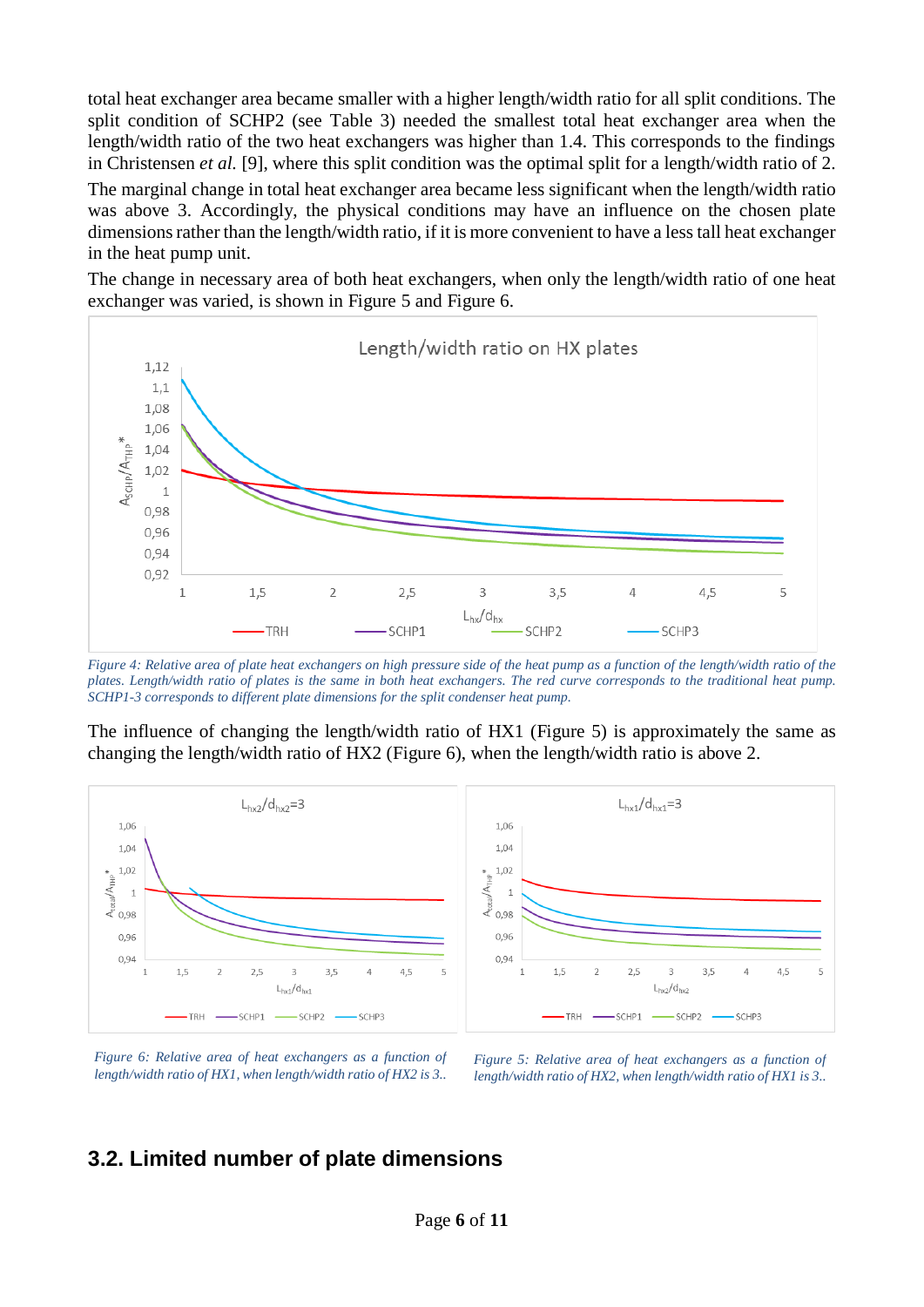When choosing a length/width ratio of 3 for both heat exchangers, the optimal dimensions for heating water from 40°C to 85°C is shown in [Table 6.](#page-7-0) The optimal plate dimensions are shown for the THP and for the three different split conditions mentioned in [Table 3.](#page-4-0)

<span id="page-7-0"></span>

|  |  | Table 6: Optimal dimensions for different splits, when length/width ratio for both heat exchangers is 3. |  |
|--|--|----------------------------------------------------------------------------------------------------------|--|
|  |  |                                                                                                          |  |

|            | $L_{HX2}$ [m] | $d_{HX2}$ [m] | $L_{HX1}$ [m] | $d_{HX1}$ [m] |
|------------|---------------|---------------|---------------|---------------|
| <b>THP</b> | 0.720         | 0.240         | 0.423         | 0.141         |
| SCHP1      | 0.762         | 0.254         | 1.101         | 0.367         |
| SCHP2      | 0.825         | 0.275         | 1.086         | 0.362         |
| SCHP3      | 0.903         | 0.301         | 1.167         | 0.389         |

The performance of the THP is illustrated in [Figure 7](#page-7-1) and [Figure 8](#page-7-2) for the four different combinations of plate dimensions mentioned in [Table 4.](#page-5-0) The two different plate dimensions (length and width for HX1 and HX2) used in [Table 4](#page-5-0) are the ones optimized for SCHP2 in [Table 6.](#page-7-0)



<span id="page-7-1"></span>*Figure 7: Outlet temperature of water as a function of the total pressure drop on the secondary side of the heat exchangers.*

<span id="page-7-2"></span>*Figure 8: Relative area of heat exchangers as a function of the total pressure drop on the secondary side of the heat exchangers.*

[Figure 7](#page-7-1) indicates that it is not possible for a THP to deliver the same water temperatures and still keep the same pressure limit if the plates are not exactly dimensioned for this. If the pressure limit of 50,000 Pa is to be kept, the total area of the two heat exchangers has to be significantly higher than for SCHP2. The high area results in a slightly higher outlet temperature of the water. The outlet water temperature will become approximately 87.5°C with a total heat exchanger area aproximately 100% higher than SCHP2 if the mass flow rate of the water is kept constant. To control the outlet temperature a bypass of water would need to be installed.

[Figure 7](#page-7-1) and [Figure 8](#page-7-2) indicate, that HX\_opt2 and HX\_opt4 have an advantage with a lower pressure drop on the secondary side than HX\_opt1 and HX\_opt3. HX\_opt2 and HX\_opt4 both have the smallest possible dimensions in HX1. [Table 6](#page-7-0) also indicates that the optimal length and width for HX1 in the THP is significantly smaller than the omtimal length and width for SCHP2.

#### **3.3. Parameter variation**

The variation of parameters in [Table 5](#page-5-1) is illustrated in [Figure 9](#page-8-0) and [Figure 10,](#page-9-0) showing the percent change in total heat exchanger area and total pressure drop on the secondary side respectively. For all parameters an increase in total heat exchanger area results in a decrease in total pressure drop and vice versa. The parameters having the highest influence on the total heat exchanger area are the amplitude of the waves and the uncertainty of the heat transfer coefficient from the Holger Martin correlation in [7], whereas other parameters have minor impact. The marginal increase in total heat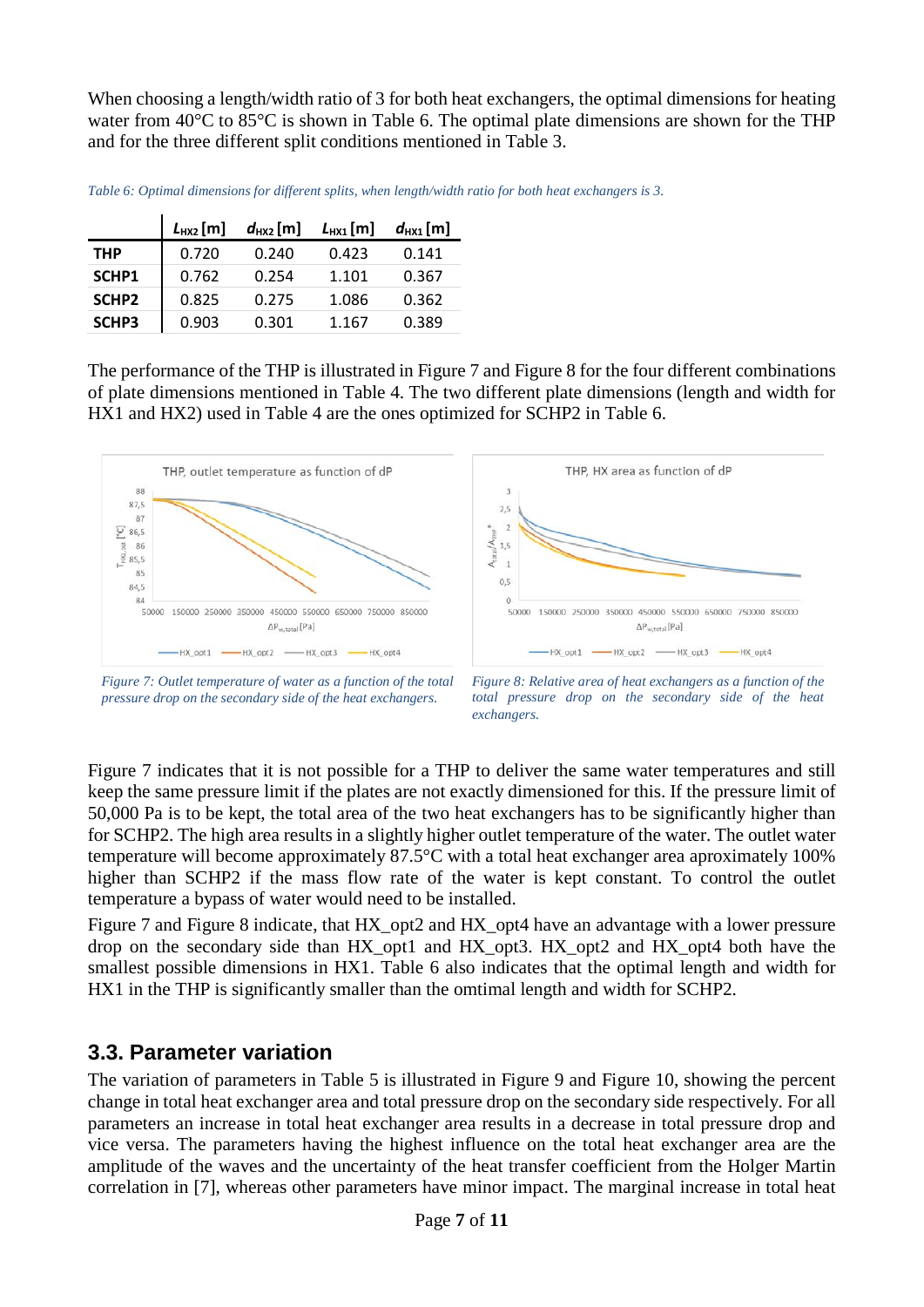exchanger area from an increased amplitude is almost constant, whereas the marginal decrease in pressure drop decreases with an increase in amplitude. An increase of the amplitude of 25% (of the interval from lower limit to upper limit) will increase the total heat exchanger area with 35% for change in HX1 and 30% for change in HX2. The same change in amplitude results in a decrease in total pressure drop of -43% for a change in amplitude in HX1 and -40% for a change in amplitude in HX2. With respect to the total pressure drop the most significant parameters are the amplitude, the corrugation angle and the uncertainty of the Holger Martin correlation. The wavelength is significant if it is decreased.

[Figure 9](#page-8-0) and [Figure 10](#page-9-0) indicate that the dimensions in the plates of the heat exchangers and the uncertainty of the correlations used for calculation the heat transfer coefficients have a significant influence on both the total heat exchanger area and the total pressure drop. Therefore, the dimensions chosen for the heat exchangers will have a significant influence on the performance of the heat pump, and a more thorough investigation of the dimensions is key to optimize both the SCHP and the THP.



<span id="page-8-0"></span>*Figure 9: Parameter variation of plate dimensions showing the percent change in total heat exchanger area of the SCHP with respect to the relative change from in reference point.*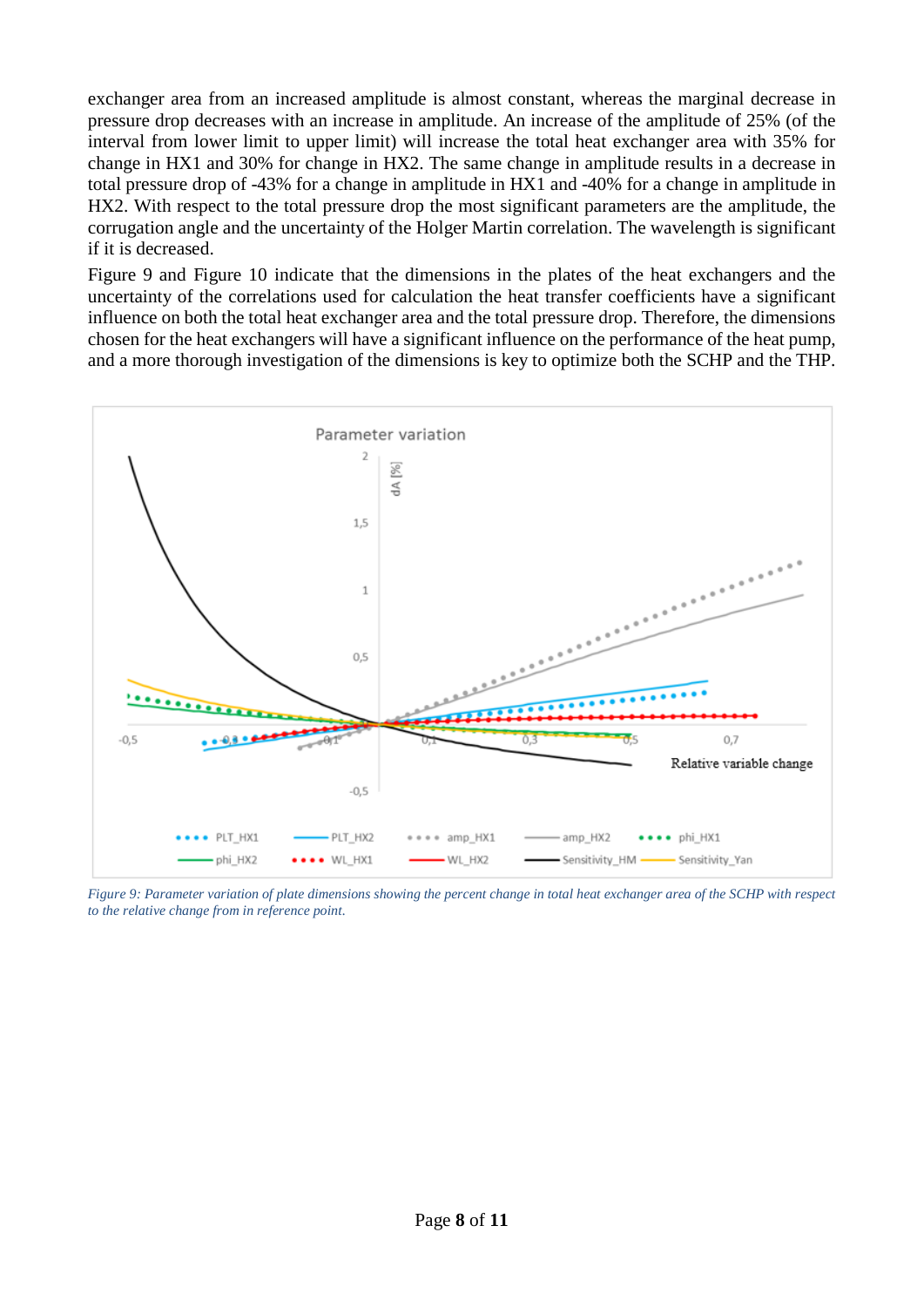

<span id="page-9-0"></span>*Figure 10: Parameter variation of plate dimensions showing the percent change in total pressure drop on the secondary side of the SCHP with respect to the relative change from the reference point.*

# **4. Discussion**

In this study the length/width ratio of the plates in plate heat exchangers was analyzed to find the total heat exchanger area and the total pressure drop on the secondary side. These parameters have high importance when designing heat pumps. A more compact heat exchanger might not be cheaper in production cost, as the production method might vary from manufacturer to manufacturer.

The influence from change in parameters were modelled using correlations for heat transfer coefficients and friction factors from the literature [7, 8]. The correlations come with high uncertainties as most correlations are made from experimental setups and converted into more general models. The correlations might not be precise if the dimensions modelled vary from the experiments performed to make the correlation. Furthermore, the correlation of Yan *et al.* [8] only describes a corrugation angle of 60°, which adds uncertainty to the parameter variation of the corrugation angle. However, the sensitivity analysis showed that the influence from uncertainties from the correlation of Yan *et al.* [8] do not show big influences compared to other parameters. Still, the uncertainty of the correlation seems to be significant.

The model is not limited toan integer number of plates. Practically, the number of plates needs to be rounded up to nearest whole number of plates, which will have influence on both the total heat exchanger area and the total pressure drop. Depending on the length and width of the plates a round up in number of plates might be a significant change.

# **5. Conclusion**

From the numerical investigation on the split condenser heat pump (SCHP) with limited plate dimensions presented in this paper, the following conclusions can be drawn: The total heat exchanger area in both the traditional heat pump (THP) and the SCHP is decreasing with the length/width ratio.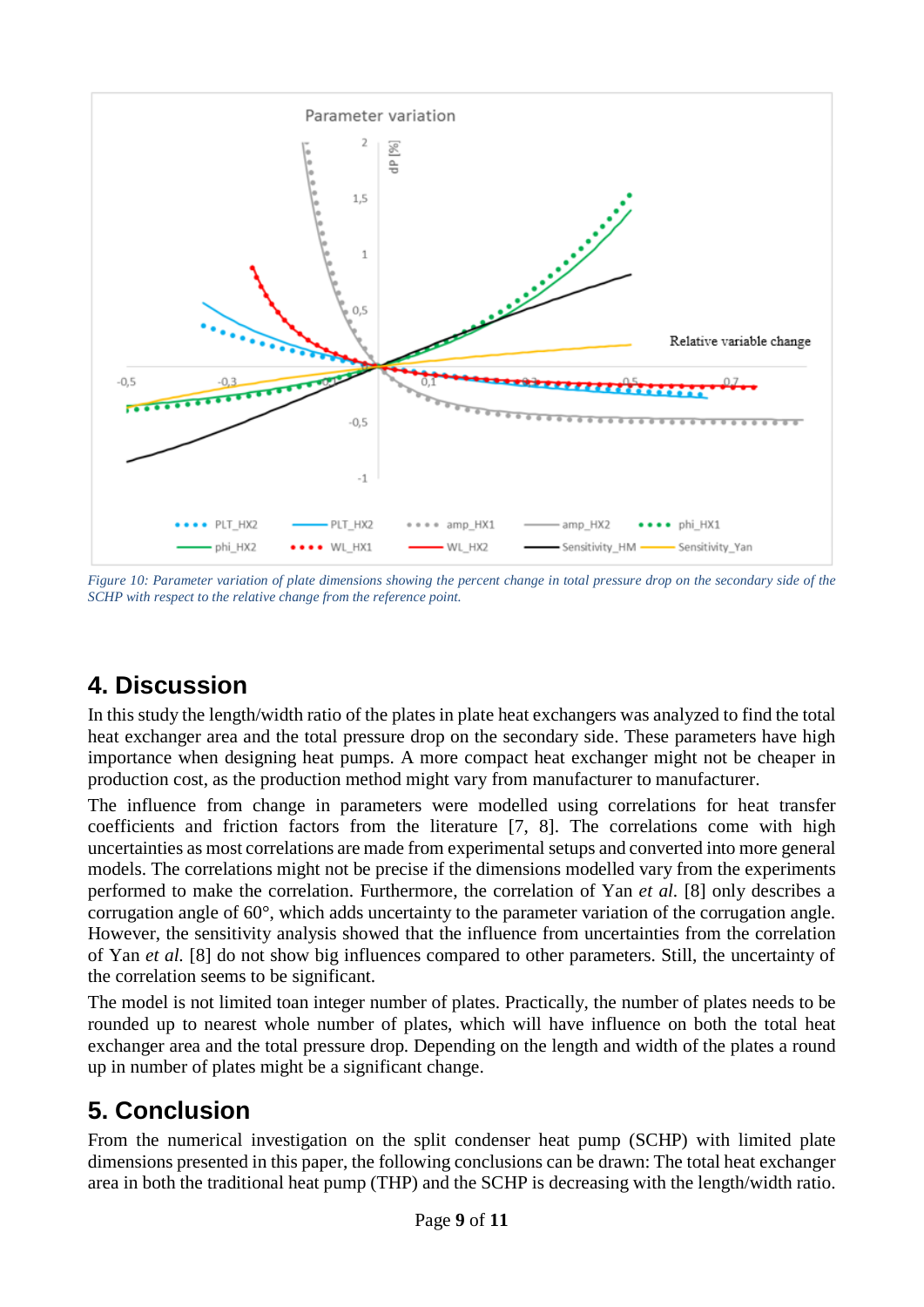The marginal reduction in total heat exchanger area becomes smaller with a higher length/width ratio for all split conditions in the SCHP. The marginal change in total heat exchanger area becomes less significant when the length/width ratio is above 3.

It was not possible for the THP to deliver the same water temperatures as the SCHP without exceeding the the pressure drop limit, when plate dimensions were designed for a SCHP. To keep the same pressure drop on the secondary side the total heat exchanger area had to be increased significantly, aproximately 100% for the case investigated in this study.

A change in the design parameters of the plates in a plate heat exchanger had significant influence on both the total heat exchanger area needed and the total pressure drop on the secondary side. The amplitude of the waves and the accuracy of the correlation of Holger Martin [7] showed the biggest influence on the total heat exchanger area. Furthermore, the corrugation angle, the amplitude of the waves and the friction coefficient calculated by the correlation of Holger Martin [7] showed the biggest influence on the total pressure drop on the secondary side of the heat exchangers. The wave length and the plate thickness showed the least influence on both the total heat exchanger area and the total pressure drop. However, the influence was still significant even though these parameters showed the least influence of the parameters chosen to investigate.

This study shows the importance of optimizing plate dimensions for the specific conditions that the heat pump is to operate at.

## **Acknowledgement**

This study is part of the EUDP project FOSCAP, which is a research project about Flexible Optimized Split Condenser Ammonia heat Pumps. The project partners are Technical University of Denmark (DTU), Danish Technological Instisute (DTI), Alfa Laval, SVEDAN, MYCOM, Arla Foods amba, INNOTEK A/S, Energistyrelsen, EUDP, Egå Smede- og Maskinværksted, HOFOR and Bjerringbro Varmeværk amba.

## **Nomenclature**

| <b>Parameter</b>     | <b>Explanation</b>                                                                      | <u>Unit</u>     |
|----------------------|-----------------------------------------------------------------------------------------|-----------------|
| A                    | Heat transfer area                                                                      | m <sup>2</sup>  |
| $A$ THP <sup>*</sup> | Total heat transfer area of traditional heat pump from Christensen<br><i>et al.</i> [9] | m <sup>2</sup>  |
| â                    | Amplitude of waves in plate heat exchanger                                              | M               |
| $\alpha_{\rm HM}$    | Local heat transfer coefficient from Holger Martin correlation [7]                      | $W/(m^2 K)$     |
| $\alpha_{HM}$        | Local heat transfer coefficient from Yan et al. correlation [7]                         | $W/(m^2 K)$     |
| amp                  | Amplitude of waves in plate heat exchanger                                              | m               |
| COP <sub>SCHP</sub>  | Coefficient Of Performance for SCHP system                                              |                 |
| $COP$ THP            | Coefficient Of Performance for THP system                                               |                 |
| $COP$ THP*           | Coefficient of performance of traditional heat pump from                                |                 |
|                      | Christensen et al. [9]                                                                  |                 |
| $d_{\rm hx}$         | Width of plate in plate heat exchanger                                                  | m               |
| $\Delta P$           | Pressure difference/pressure drop                                                       | Pa              |
| ΔΤ                   | Arithmetic temperature difference                                                       | $\rm ^{\circ}C$ |
| $\eta_{is}$          | Isentropic efficiency of vapor compression                                              |                 |
| $l_{\rm co}$         | Corrugation wavelength in plate heat exchanger                                          | m               |
| $l_{\rm hx}$         | Length of plate in plate heat exchanger                                                 | m               |
| $l_{\rm w}$          | Plate thickness in heat exchangers                                                      | m               |
| m                    | Mass flow rate                                                                          | kg/s            |
| $\overline{P}$       | Pressure                                                                                | Pa              |